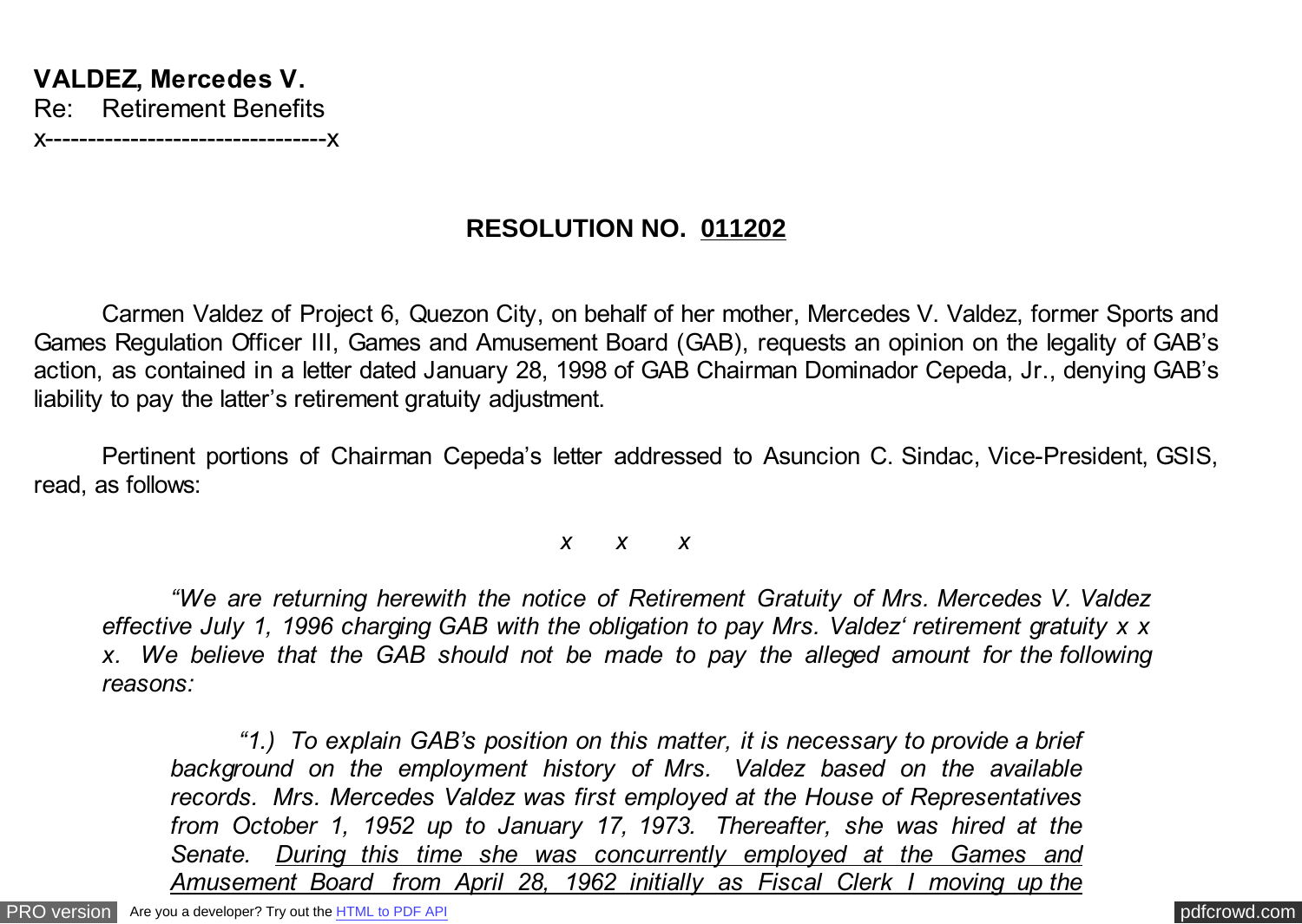*promotion ladder up to January 31, 1990 when she occupied the position of Sports and Games Regulation Officer III at the time when she was officially separated from the GAB. It is also necessary to state that during that time, double compensation in the GAB was allowed and approved by the Civil Service Commission and pursuant to the Special Provision in the GAB Personal Services Itemization in the General Appropriation Act, which provides, as follows:*

*"Extra Compensation. Any provision of law to the contrary notwithstanding, officials and employees of other government offices who are also employed in the GAB, including regular employees of the Board, are authorized to receive extra compensation when working on Saturdays, Sundays and legal holidays and/or during professional games authorized by the Board.*

*"This provision was the basis of Mrs. Valdez' employment in the GAB, on a part-time basis, although she was concurrently also employed sequentially, first at the House of Representatives and then at the Senate on a permanent and regular basis.*

*"2.) However, during the incumbency of the late GAB Chairman Jose D. Macachor, the above quoted special provision in the PSI authorizing employees to receive pay when working during Saturdays, Sundays and legal holidays, was deleted under the GAA current at that time, leaving GAB no alternative but to terminate Mrs. Valdez together with other similarly situated GAB employees. After her termination, Mrs. Valdez did not signify any intention to remain with the GAB, thus, she was effectively separated from the GAB on February 1, 1990. At the time of her separation from the GAB, Mrs Valdez was receiving a monthly salary of Pph 4,091.00 from GAB.*

*"3.) It should also made clear that at the time of her separation from the GAB,*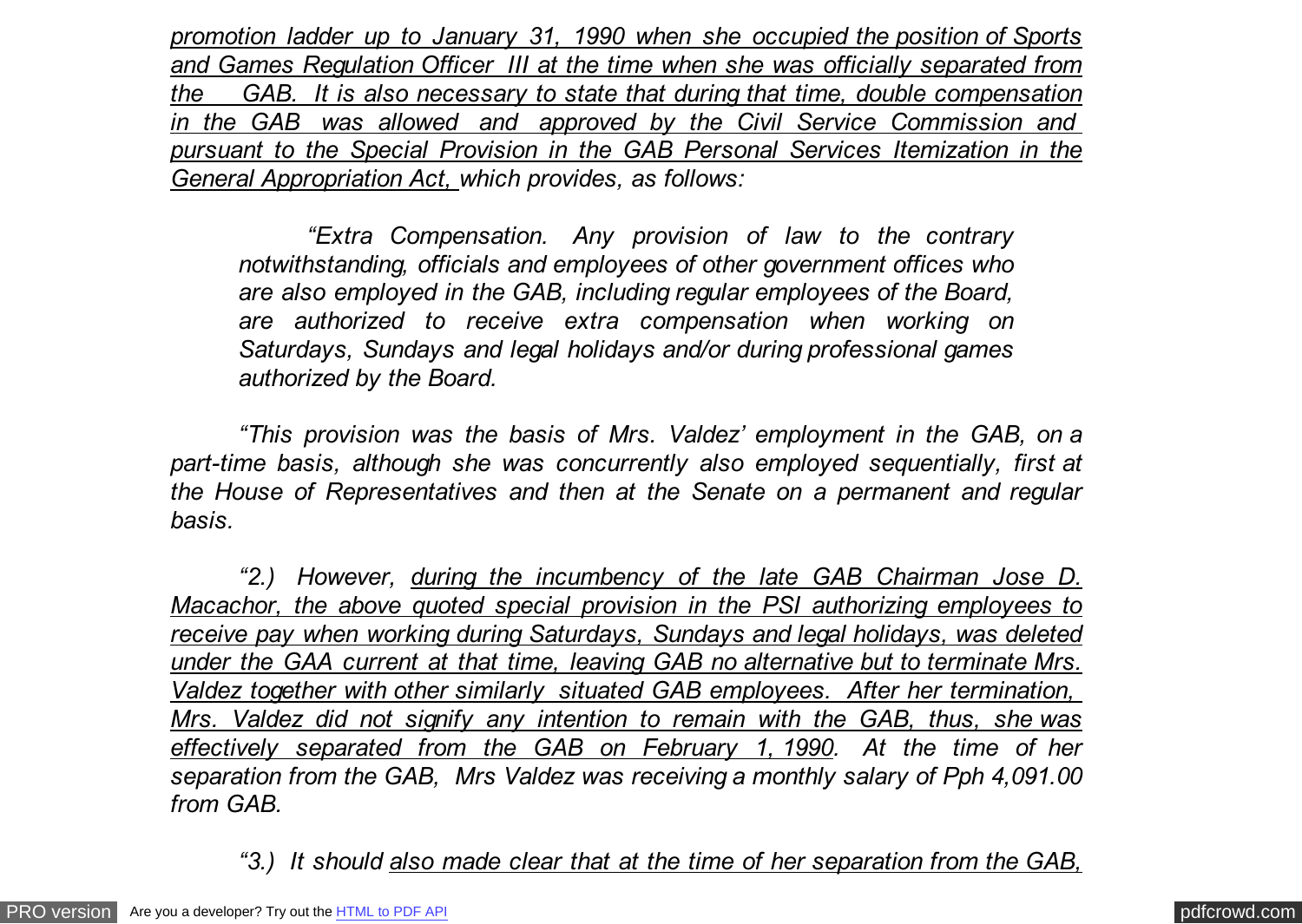*Mrs. Valdez was, and continued to be employed at the Senate where she was ultimately retired on July 1, 1996. It is very clear that GAB is not Mrs. Valdez last employer, and therefore, GAB is not liable for, and should not be made to pay her retirement gratuity."*

In support of her request, Valdez states, as follows:

#### *x x x*

*"x x x I would like to request your good Office for opinion regarding the refusal of the Games and Amusement Board (GAB, for brevity) to comply with Retirement Gratuity IRG No. 027498, in the amount of P 299,048.58, as approved by the Government Service Insurance System (GSIS, for brevity). I have hereunder enumerated pertinent facts, to wit:*

*'1. Mrs. Mercedes V. Valdez, was a permanent employee of the House of Representatives from Oct. 1952 to Jan. 17, 1973 ; the Dept. of Public Works and Highways, from Aug. 1974 to July 1987 ; and finally, the Philippine Senate, from Aug. 1987 to June 30, 1996, when she retired from government service under Sec. 12 © of CA 186, as amended by RA 1616, and as amended further by RA 4986. Consequently, in Oct. 1996, the Philippine Senate paid Mrs. Valdez a retirement gratuity in the amount of P 812,451.42.*

*'2. Aside from her regular employment, Mrs. Valdez was also employed on part-time basis in the GAB, from April 28, 1962, initially as Fiscal Clerk, up to Jan. 31, 1990, when she occupied the position of Senior Betting Examiner. Her employment in the GAB was authorized pursuant to a Special Provision in the GAB Personnel Services Itemization in the General Appropriations Act, x x x.*

#### *x x x*

*'3. On Jan. 19, 1990, Mrs. Valdez filed her application for retirement effective*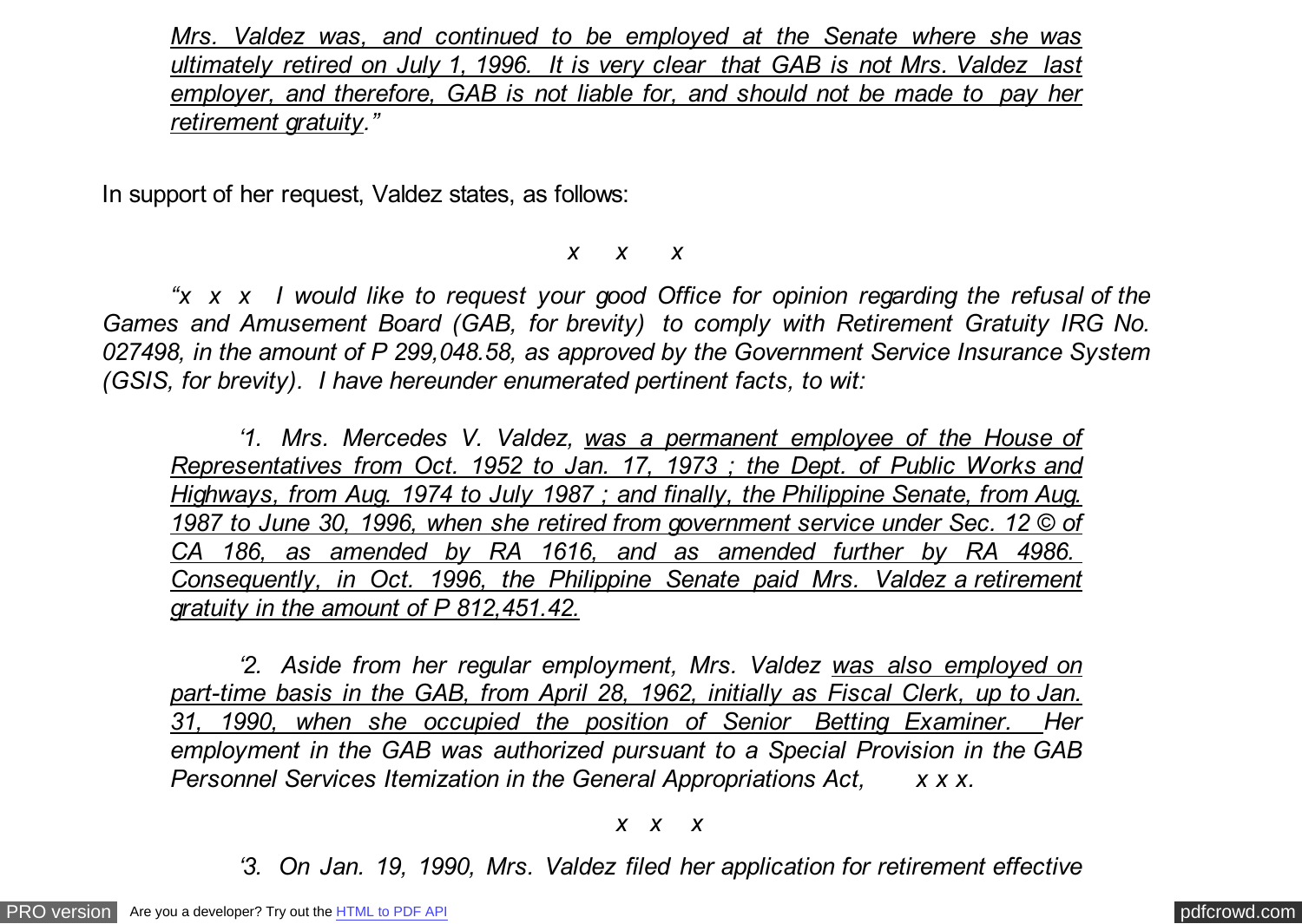*Feb. 1, 1990 from the GAB, after the above-quoted provision in the GAB PSI was deleted in the GAA of 1990 x x x.*

*'4. Sometime in Jan. 1988, Mrs. Valdez was furnished a copy of a letter/notice dated 12 Dec. 1997 from Mrs. Asuncion C. Sindac, Vice Pres., S II, GSIS to Mr. Dominador Cepeda, GAB Chairman, informing the latter of the Retirement Gratuity No. IRG 0264098, as approved by the GSIS, in the amount of P 299,058.048 x x x.*

*'Conspicuously written at the lower portion of the same notice is the following: "NOTE : ADJUSTMENT DUE TO – ADDITIONAL SERVICES RENDERED." Referring to the above-mentioned amount, and indicating the obligation of the GAB to Mrs. Valdez under RA 1616 x x x.*

*x x x*

*'6. On Jan. 28, 1998, Mr. Dominador Cepeda, GAB Chairman, in reply to the GSIS alleged that '. . . GAB is no Mrs. Valdez' last employer, and therefore, GAB is* not liable for and should not be made to pay her retirement gratuity' x x x.'

*"This request for opinion is prompted by the apparent inaction of the GSIS to implement the same retirement gratuity subject of this letter which said body approved four years to date, to the disadvantage of retiree, Mrs. Valdez. The reason cited by the GAB takes the nature of a lame excuse. As far as her part-time employment is concerned, the GAB was in fact, her first and last employer."* (Underscoring supplied)

 Records show that the Commission, in an Order dated October 25, 2000, requested Chairman Cepeda to submit his comment within ten (10) days from receipt of the said Order. To date, the Commission did not receive any reply. Hence, the instant case shall be resolved on the basis of available records.

Records show that aside from her employment with the Philippine Senate as Supervising Legislative Staff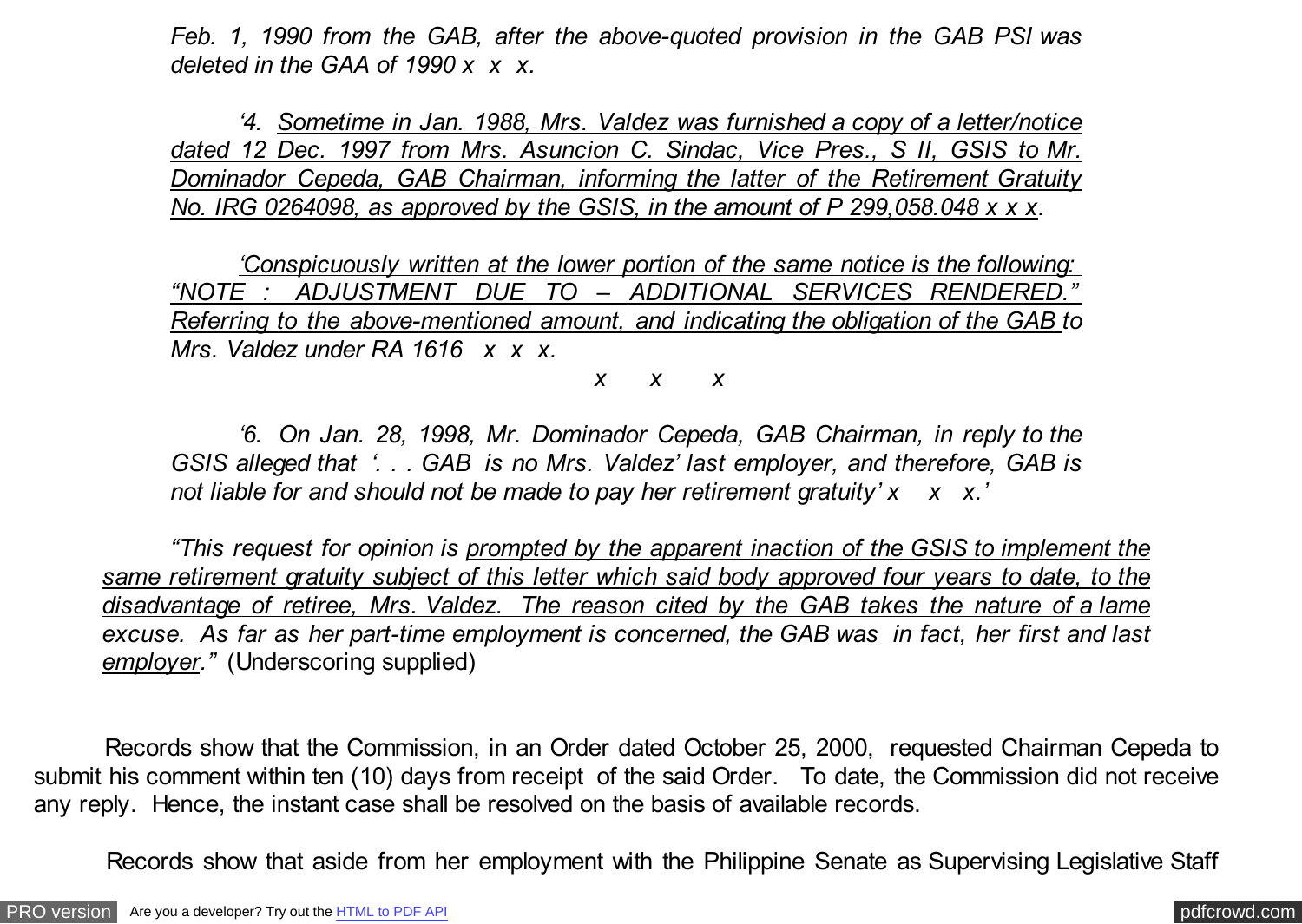Officer II, Mercedes Valdez was also employed with GAB as Sports and Games Regulation Officer III where she renders service only during Saturdays, Sundays, legal holidays and/or during professional games.

In a letter dated December 14, 1989, then GAB Chairman Jose D. Macachor informed Valdez that GAB shall lose its authority to pay her services effective January 1, 1990 unless she terminates her service with other government office. Portions of Chairman Machachor's letter read, as follows:

*"We regret to inform you that effective January 1, 1990 the Board will lose its authority to pay employees of other government offices who are also working in the Board's Racing field Personnel due to the amendment (deletion) of the special provision authorizing employees of other government offices to receive pay when working during Saturdays, Sundays and legal holiday races. Consequently, your continuance in your position and receiving salary would be violative of the constitutional provision prohibiting double compensation.*

*"However, if you wish to stay in your position you will be most welcomed, provided you terminate your employment with your other government office. Signify in writing your preference, furnishing this office with a certified copy of your resignation from your other position and acceptance thereof not later than December 29, 1989."*

Instead of terminating her service with the Philippine Senate, however, Valdez applied for retirement under Republic Act 1616 effective February 1, 1990. Nothing was heard of Valdez' application for retirement thereafter.

Aside from her employment at GAB, Valdez, who was also employed at the House of Representatives from October 1952 to January 17, 1973; the Department of Public Works and Highways (DPWH), from August 1974 to July 1987; and, finally, the Philippine Senate on August 1987, applied for retirement as Supervising Legislative Staff Officer II effective June 30, 1996. Subsequently, she was paid her retirement gratuity amounting to Php 812, 451.42 sometime in October 1996 for the service she rendered at the Philippine Senate.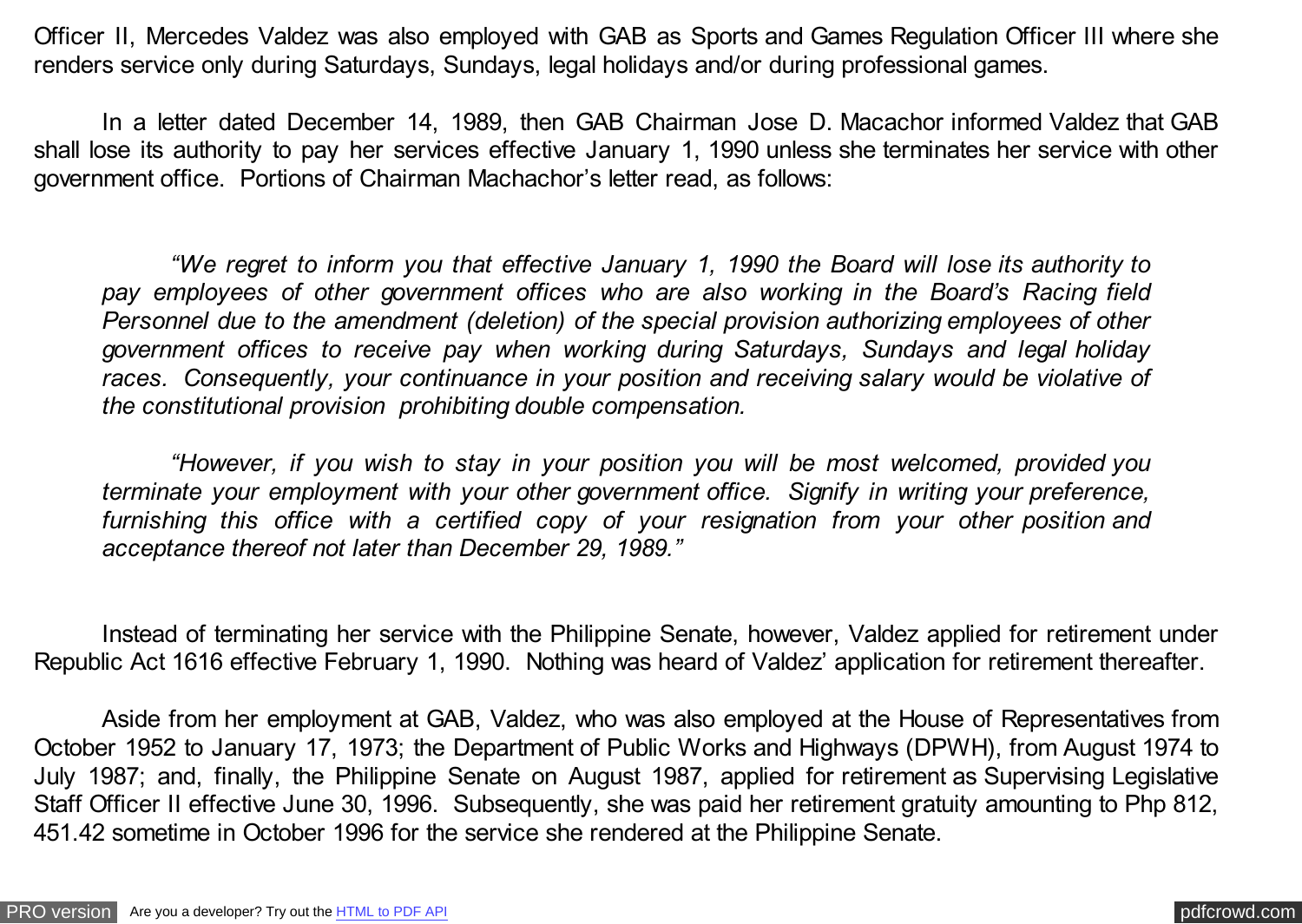In a letter dated December 12, 1997, Asuncion C. Sindac, Vice-President, GSIS, informed GAB that Mercedes Valdez' application for retirement under RA 1616 has been approved by the GSIS effective July 1, 1996 under Retirement Gratuity No. IRG 0274098 and, that, GAB should pay Valdez her retirement gratuity adjustment amounting to Php 299,048.58 for the services she rendered at the latter office. Pertinent portions of Sindac's letter read, as follows:

 *x x x*

*"THE CHAIRMAN "GAMES AND AMUSEMENT BOARD "LEGASPI TOWERS, MAKATI CITY*

*"Sir/Madam :*

### *"RETIREMENT GRATUITY NO. IRG 0264098*

*"Having complied with all the requirements for retirement x x x, the retirement of Mercedes Valdez, formerly with GAB, Manila, is hereby approved effective July 1, 1996.*

 *x x x*

*"5. AMOUNT OF GRATUITY:*

 *"HIGHEST SALARY RECEIVED X NO. OF GRATUITY MONTHS:*

 *"(P . . . . 17,784 . . .) X (. . . 62.50000 MOS.) = P 1,111,500.00 "LESS GRATUITY PREVIOUSLY RECEIVED = P 812,451.42 "NET PROCEEDS = P 299,048.58*

### *"NOTE:*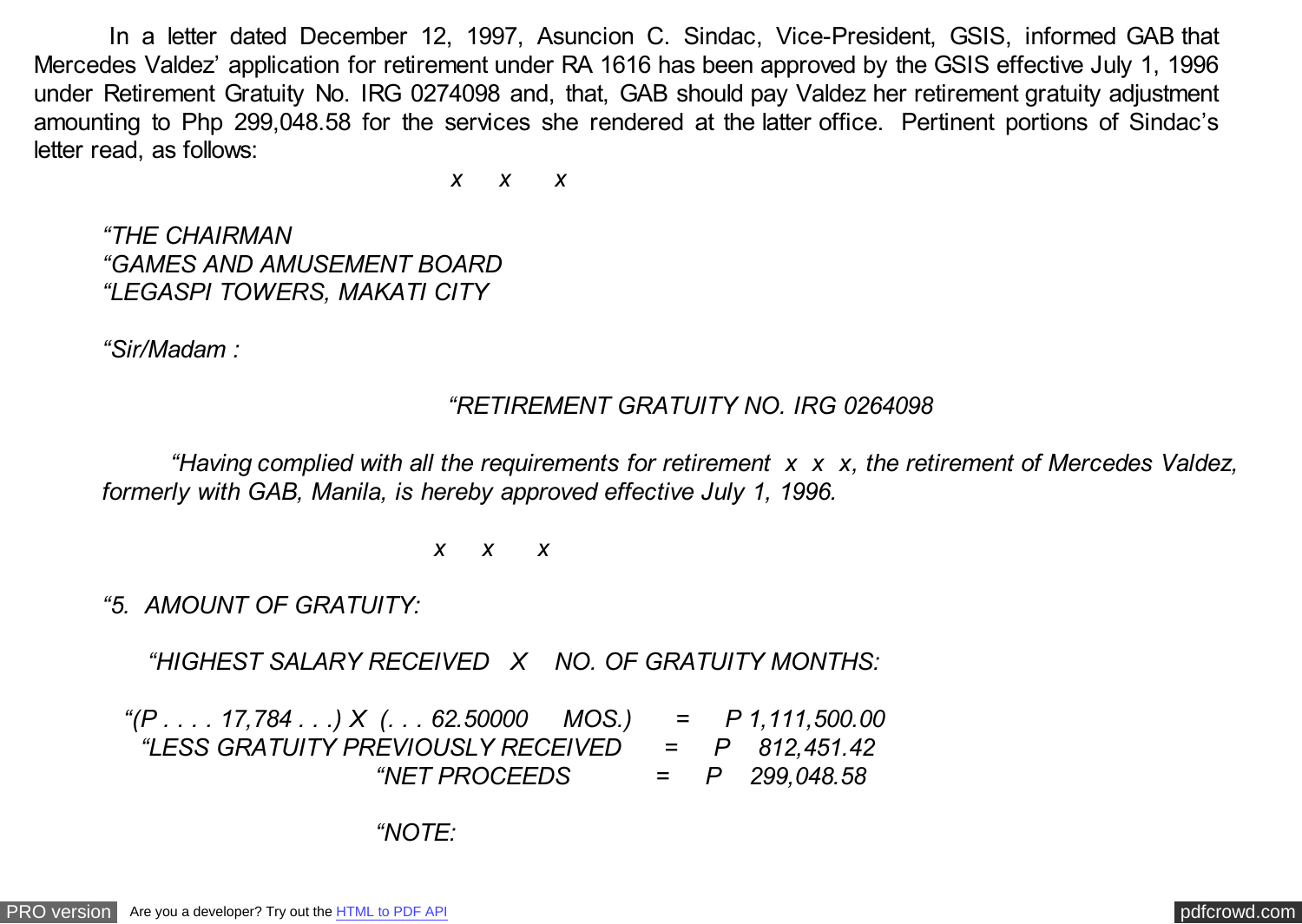# *"ADJUSTMENT DUE TO ADDITIONAL SERVICES RENDERED"* (Underscoring supplied)

Chairman Cepeda returned the aforementioned notice and denied GAB's liability to pay Valdez' retirement gratuity differential on the ground that latter's service with GAB has already been terminated on February 1, 1990. Moreover, Valdez already retired from the service as an employee of the Senate.

 The issues to be resolved in the instant controversy are, as follows: 1.) whether or not Valdez is entitled to retire separately from her positions as an employee of the Senate and the GAB ; and, 2.) whether or not the GSIS may obligate GAB to separately pay Valdez' retirement gratuity adjustment for the service the latter has rendered at GAB.

 On the first issue, it has been settled in this jurisdiction that employees holding two or more positions in the government who express their intention to retire separately from their respective positions are allowed to do so. As the Commission in **KANGLEON, Ciriaco (CSC Resolution No. 91-1322 dated November 6, 1999),** has ruled:

*"x x x it appears that Kangleon had already received the retirement pay he was entitled to under his DPWH employment as shown by the retirement voucher he submitted to this Commission for perusal. Besides, Kangleon expressed his willingness to retire from both positions separately and not by combining the salaries he received from both employments. It must be noted that M.C. 43, s. 1989 applies only to retirees who combine/aggregate the salaries of their positions, and not to those who retire separately from both employments. Thus, being so, equity may be appropriately appreciated in the situation at bar.*

*"WHEREFORE, foregoing premises considered, this Commission rules that Ciriaco Kangleon is entitled to retire separately from his positions as employee of the DPWH and a Betting Examiner of the GAB."*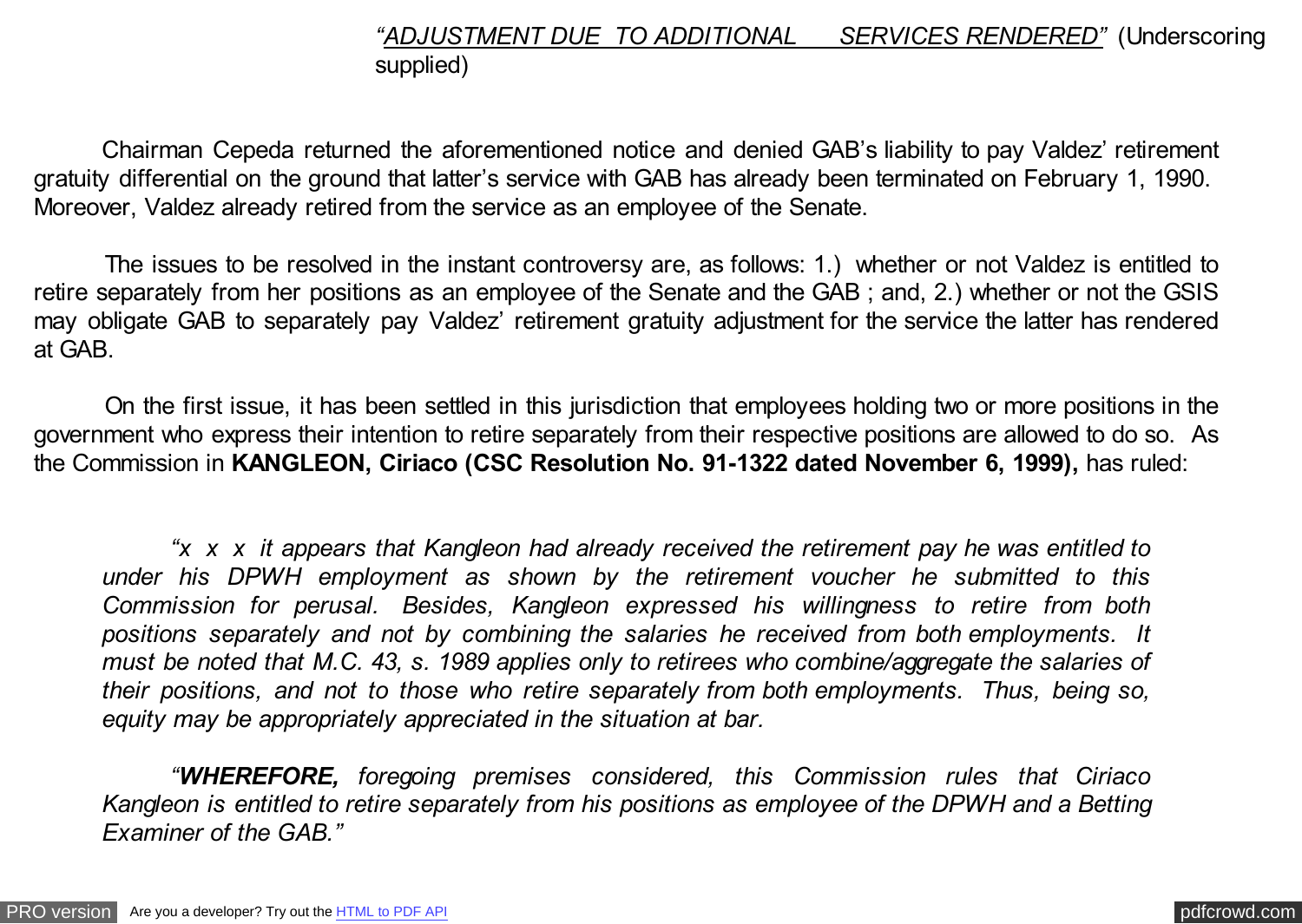Records show that Valdez is a holder of two (2) appointments, one with the GAB and the other with the Philippine Senate, both under a permanent status. She signified her intention to retire from GAB as early as February 1, 1990 and also applied for retirement at the Philippine Senate on a later date. Her application for retirement with the GAB, however, was acted upon by the GSIS only after receiving her retirement gratuity from the Philippine Senate sometime in October of 1996. It was only on December 12, 1997 that the GSIS notified GAB to pay Valdez of her retirement gratuity adjustment for the services she rendered with the latter office. Clearly, the retirement gratuity received by Valdez from the Phiilippine Senate does not include the retirement gratuity she is entitled to receive for the service she rendered at GAB. As shown in the above notice of retirement gratuity adjustment, the amount paid by the Philippine Senate as Valdez' retirement gratuity (P812,451.42) for the service she rendered thereat had been deducted from the total amount which Valdez should have received. It is precisely the reason why the GSIS notified GAB to pay Valdez of her retirement gratuity differential, separate and distinct from that which the latter received from the Philippine Senate.

On the second issue, we find no merit on GAB's contention that it is not liable to pay Valdez her retirement gratuity adjustment on the ground that the Philippine Senate, her last employer, has already paid her retirement gratuity ; and, that, GAB was not Valdez' last employer. It may be recalled that Valdez separately retired from both her employment and she already received her retirement gratuity for the services she rendered at the Philippine Senate. She did not however receive her retirement gratuity differential for the service she rendered at GAB as yet. Hence, the GSIS in the aforementioned notice directed GAB to pay her retirement gratuity adjustment. The Commission believes and so holds that GAB should be obligated.

**WHEREFORE,** premises considered, the Commission hereby rules and so holds that Mercedes V. Valdez is **ENTITLED** to retire separately from her position as Supervising Legislative Staff Officer II, Philippine Senate and Sports and Games Regulation Officer III, Games and Amusement Board (GAB). Accordingly, GAB is hereby directed to comply with the Government Service Insurance System's notice of retirement gratuity adjustment under retirement gratuity number 0274098 dated December 12, 1997 and to pay Mercedes V. Valdez of her retirement gratuity adjustment.

Quezon City, **JUL 16 2001**